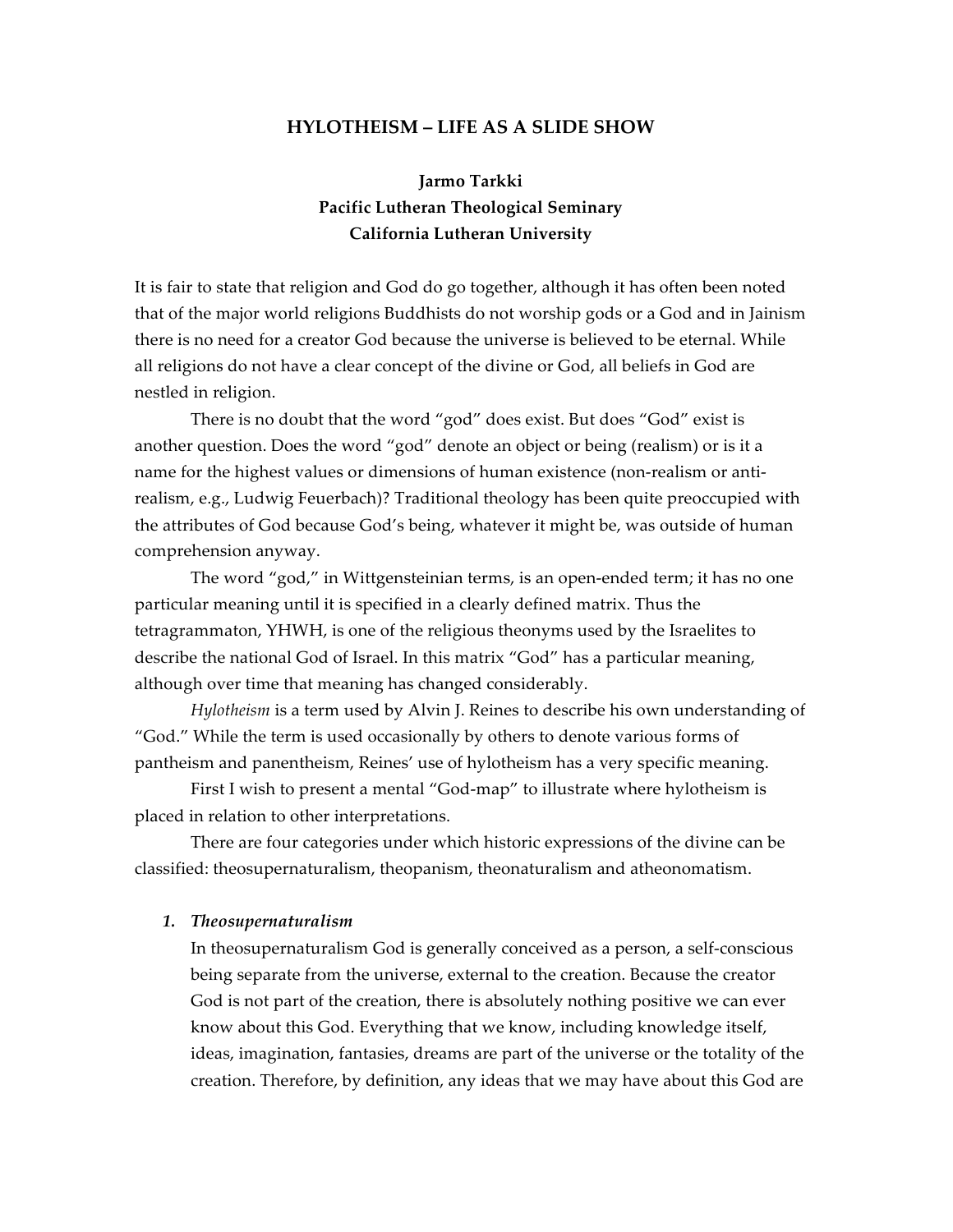something other than the true, utterly unknowable creator God, who is outside of any human experience.

According to apophatic or negative theology the only things we know about God are descriptions of what god is not. We could, e.g., state that God is not not-wise, but we could not say that God is wise because we have no way of imagining what divine, external to the creation, wisdom might be. To say that a wall is blind is meaningless because walls do not have the potentiality of seeing anything. To say that God is wise would be analogous to saying that walls are blind. Logically this does not make much sense and therefore apophatic theology at times seems funny, which it is – but it is fun.

Johannes Scottus Eriugena (c. 800-c. 877) was much influenced by Pseudo-Dionysius of Areopagite (late 5th or early 6<sup>th</sup> century), a very influential theologian and philosopher, whom Thomas Aquinas alone reportedly quoted over 1700 times. Eriugena's translation of Dionysius' work, *Corpus Dionysii*, a gift given to Charles the Bald's father, Louis the Pious by Michael the Stammerer in 827, rekindled interest in apophatic theology in the Middle Ages. Dionysius' influence is clearly present in Eriugena's statement that summarizes apophatic theology succinctly: "We do not know what God is. God Himself does not know what He is because He is not anything. Literally God is not, because He transcends being."

Maimonides (1138-1204), arguably the greatest Jewish philosopher of the medieval period, concluded his own meditations on apophatic theology claiming that we have understood the term "God" properly if and when the word "God" is uttered, absolutely nothing comes to our mind. I prefer this theology because I have not been able to figure out on my own what the term God actually means. Perhaps, at least in the Maimonidean sense, I have come closer to understanding what the true "God" is truly like when I continue to become less and less knowledgeable about the true God. Lloyd Geering stated essentially the same thing: "The God that is known is an idol. The God who can be defined is no God."

Interestingly, God defined as totally separate from the universe, cannot exist, and cannot be by definition a being like we are. Existence is an attribute that can be predicated only of the creation, just as all beings are part of the creation. Thus God is not an existent being, but something utterly different. What some thinkers, e.g., Thomas Aquinas, have stated is that we cannot say that God exists but we can say, God is.

Apophatic theology has also gained meaningful popularity in postmodern theology. At least it gives the appearance of being sophisticated in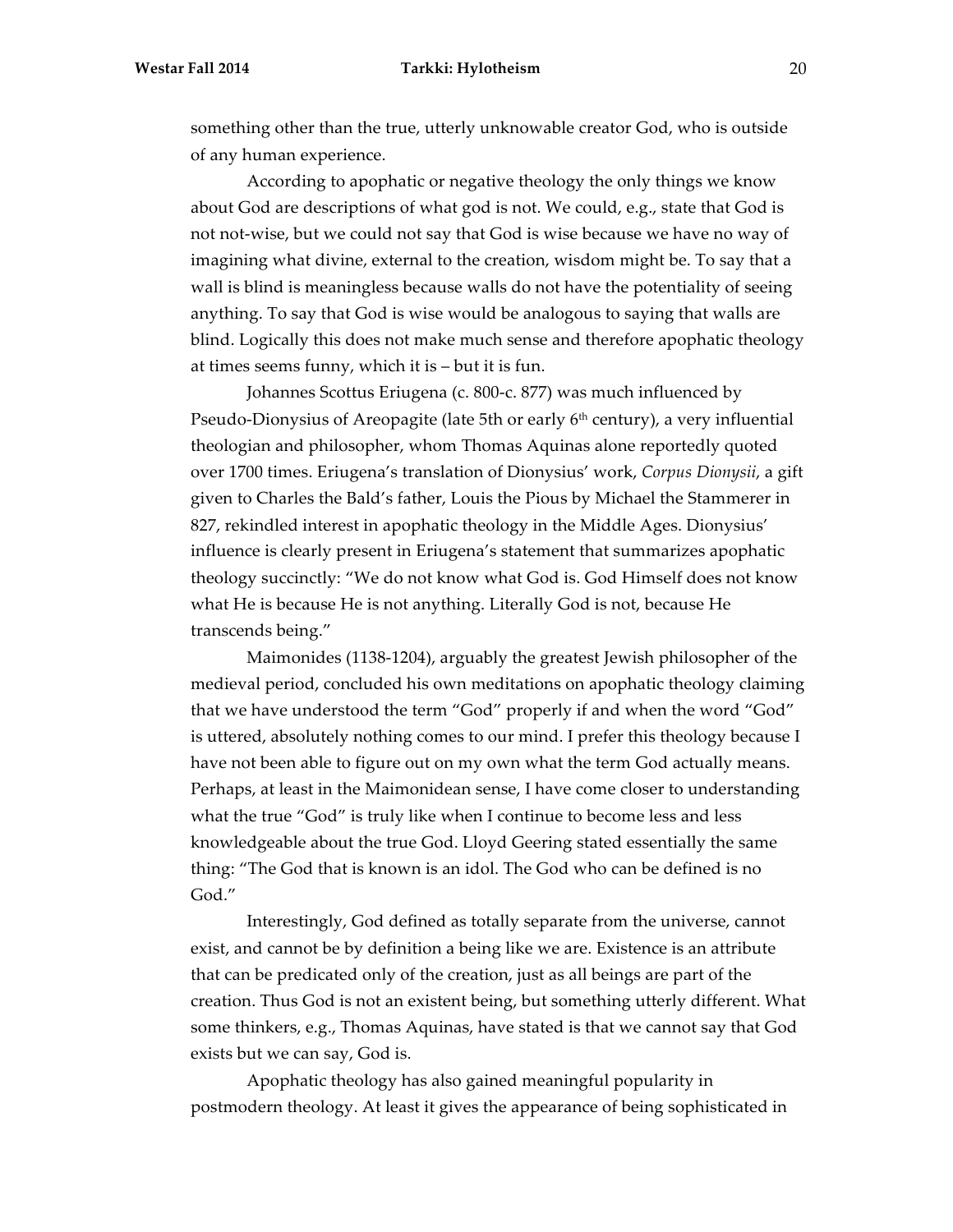#### **Westar Fall 2014 Tarkki: Hylotheism** 21

spite of the fact that we are attempting to describe the indescribable. It reminds me of talking about Kant's "das Ding an sich," the thing-in-itself that is unknowable. Should we take Wittgenstein seriously and conclude "Wovon man nicht sprechen kann, darüber muß man schweigen?"1

Theosupernaturalism among the Israelites started as polytheism, belief that there are many gods. Over time polytheism evolved into henotheism, admission that there are many gods but only one tribal god is considered to be supreme. The first commandment is an expression of this phase of the evolution in the understanding of the divine. Belief in one God, monotheism, developed during the postexilic period, during the time of the 2<sup>nd</sup> temple (538 BCE onwards). Monotheistic God is a person, a self-conscious being who performs miracles at will. Miracles can also be specifically requested by true believers. Using priests, saints or the Virgin Mary for this is believed to be advantageous.

Monotheism developed into theistic absolutism, i.e., God is omnipotent, omniscient and omnibenevolent. This is the concept that exposes itself to many problems.

The most challenging one is omnipotency. Can God create a rock that is so large that he cannot lift it up? Regardless how the question is answered, God of theistic absolutism is in trouble.

A second major challenge is the problem of theodicy: whatever happens must be good because God is omnibenevolent (all-good). Therefore, whatever God wills must be good, and because God is omnipotent, whatever happens must be good, and because God is omniscient, God is well aware of the goodness of what is willed. So all things that appear to us as evil must, in fact, be good.

If we were able to identify E.S. Brightman's *dysteleological surd*, something that is so inherently and intrinsically evil that absolutely no good can conceivable emerge out of it, then theistic absolutism would be refuted.

This view, theistic absolutism, is successfully challenged by the "four horsemen" of modern atheism: Richard Dawkins, Daniel Dennett, Sam Harris and Christopher Hitchens. While they all do a great service to modern theology by debunking theistic absolutism, we must keep in mind that few, if any serious modern theologians have attempted to defend theistic absolutism as described by the four horseman, for the exact reasons they present.

1

<sup>1</sup> . Ludwig Wittgenstein, Tractatus Logico-Philosophicus, , #7.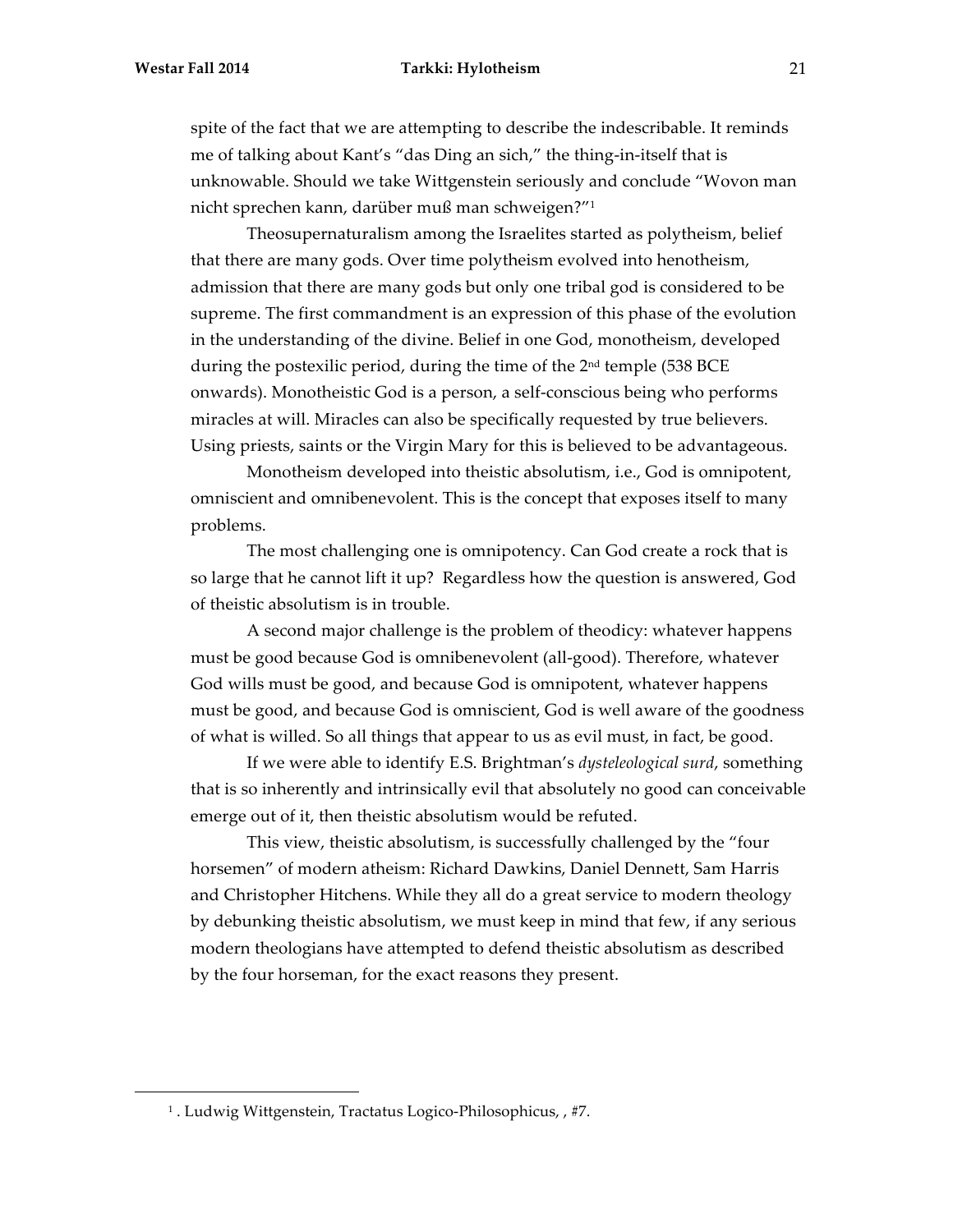#### *2. Theonaturalism*

God is conceived, as above, separate from the universe, as the creator of the natural universe or is an essential part of processes that bring the natural universe into existence.

While God can be conceived of as a person or impersonally, there are no miracles. Natural laws govern the universe without divine interruptions.

Certain forms of deism and hylotheism are examples of theonaturalism. Deism emerged during the Enlightenment as a more rational and more justifiable view of the divine than theistic absolutism. The leaders of both the French and American revolutions were influenced by this fashion philosophy of its own time.

According to deism God is a person who created the universe, set it in motion (as an Aristotelian prime mover), and subsequently left it alone; natural events occur naturally without divine intervention, there is no supernatural providence over the creation, nor is there any supernatural divine revelation. This concept avoids the pitfalls of theodicy; of course there is evil in the world because God is not present nor has anything to do with anything in the entire creation.

## *3. Theopanism*

God is conceived not separate from the universe. Pantheism and panentheism are examples of theopanism. Giordano Bruno presented an idea about an infinite but immanent God. The Catholic Church preferred another view and burned him at stake in 1600. In 1675 Baruch Spinoza in his *Ethics* popularized pantheism.

Pantheism has been embraced by many thinkers and even American presidents. William Herndon, Abraham Lincoln's law partner wrote: *Mr. Lincoln's religion is too well known to me to allow of even a shadow of a doubt; he is or was a Theist & a Rationalist, denying all extraordinary – supernatural inspiration or revelation. At one time in his life, to say the least, he was an elevated Pantheist, doubting the immortality of the soul as the Christian world understands that term.*

Panentheism, the view that God includes the universe in God's being and that it extends beyond the universe, is embraced by many modern thinkers, notably Jesus Seminar scholar Marcus Borg.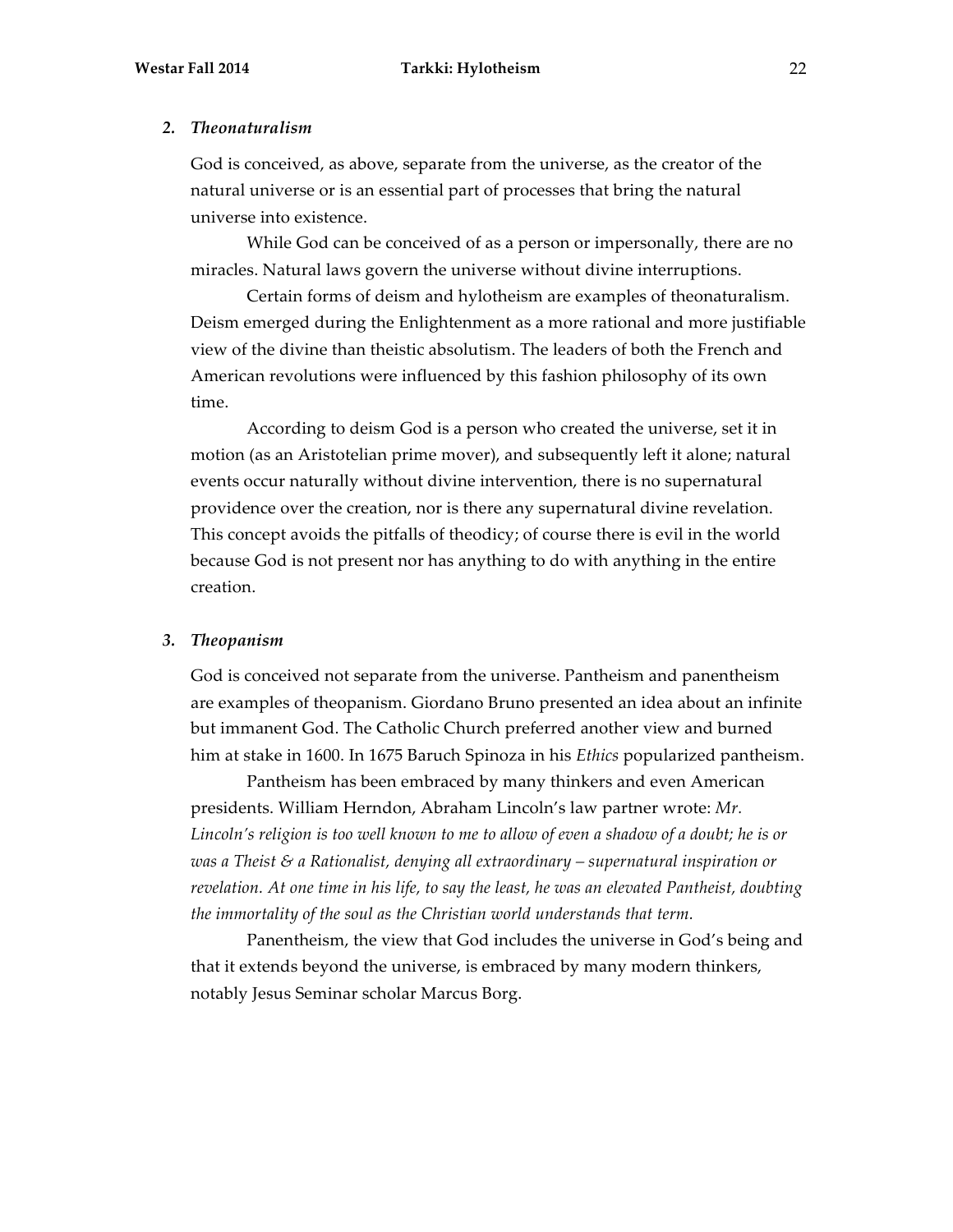#### *4. Atheonomatism*

Atheonomatism is the view of the word God that has no meaning in reality; "God" does not refer to an actual being. In this regard some remarkable Christian theologians were atheonomatists, e.g., Thomas Aquinas, who argued that God has no body, God is nobody and thus not a being. Martin Luther argued similarly, writing in the explanation of the  $1<sup>st</sup>$  commandment in his Large Catechism: "…Whatever your heart clings to and confides in, that is really your God." Luther, along with many others, was a nominalist or non-realist. The word "God" does not refer to a real being but is a name for all that which is of highest value in our lives. In this sense both Aquinas and Luther were atheonomatists, in good company with atheists and agnostics.

#### **HYLOTHEISM**

According to Alvin J. Reines, the term "God," as it is commonly used, refers to that which brings into existence that which is. For both perceived, through our senses, and conceived, through our minds, world, whatever the reason is that produces or makes these experiences possible, is termed "God." God is the creator of our world experience.

## **Sensa and selfa**

1

Our world is brought to us in part through our five senses, the world is perceived by us. What we experience as our world is a collection of individual *sensum*, in plural, *sensa* or *sense-data.* Sensa is a product transmitted to us through our five senses from the extramental world.<sup>2</sup> Propositions that carry information about the extramental world, sensa, are subject to verifiability. Sensa constitute evidence that is not-self. Another part of our experienced world is intramental, i.e., all those world experiences that we did not receive as sensa, are called *selfum*, in plural *selfa*, or *self-data*. Selfa form the evidence that make up our intramental life, they occur in our psyche alone. Experiences that occur in the psyche alone are not perceived, they are only conceived and are not subject to verifiability.

Both sensa and selfa exist only as long as they are present in our awareness, for as long as we are aware of them. The only entities that we experience are sensa and selfa and together they form what we call *being*. <sup>3</sup> Therefore without sensa and selfa, i.e., even

<sup>2</sup> . Whether or not the extramental world exists apart from our experiencing it or not is irrelevant here. Whatever the causes for sensing the extramental world are, the important point is that we have that experience.

<sup>3</sup> . George Berkeley: *Esse est percipi*, "to be is to be perceived." Reines would argue that "to be is to perceive and conceive."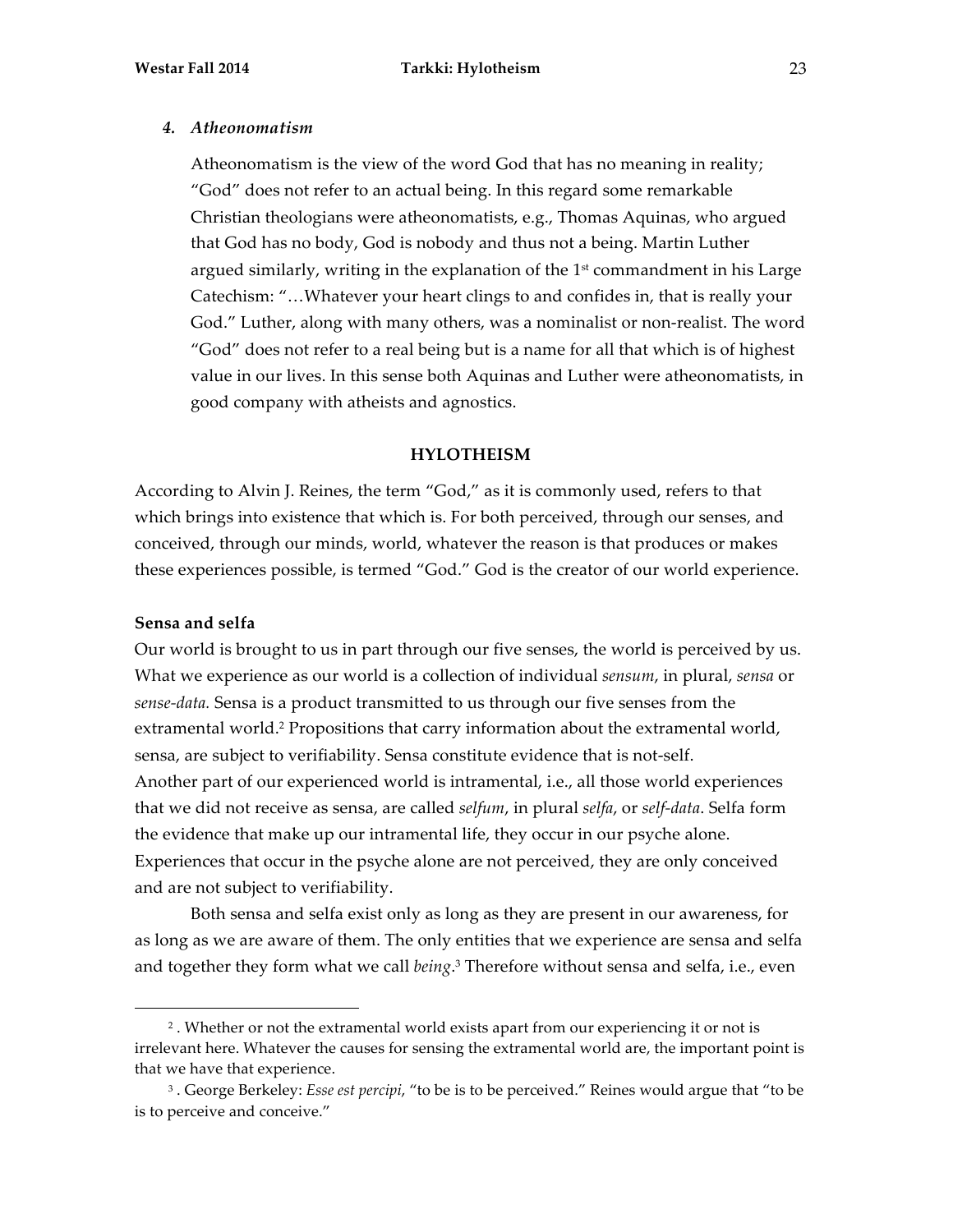if only one of them is experienced, there is no being. Perception and conception are a necessary matrix for being.

A misinterpreted selfum is a selfum that has been understood as a representation of the extramental world. The assessment of what selfa are misinterpreted is subjective, no objective evidence can be brought to support the claim a specific selfa is or is not provided from the extramental world. Thus I consider reports of mystical experiences of the divine or spirits of the dead as selfa and efforts to make them extramental are futile since I am not privy to any similar experiences. For me that would be a misinterpreted selfa. However, someone else who claims to have had mystical experiences may indeed consider them to be sensa. Arguments about these are generally spectacularly unproductive and one might be wise to stay away from arguing about someone else's selfa.

## **Hylotheism: God as the enduring possibility of being**

The term *hylotheism* has occasionally been used to refer to forms of pantheism and panentheism, where God and the material universe are one. Here *hyle* is interpreted to mean "matter" or "corporeality" or even "extension." However, Alvin J. Reines uses the term *hyle* in Aristotelian sense of "potentiality" or "possibility of being." Two forms of existence can be distinguished: the possible and the actual. Thus, e.g., clay is matter but at the same time possesses the capacity of being formed into a bust. Clay possesses potentiality but lacks actuality, it is not-yet-bust. But clay has endurance far beyond a bust. So while a bust has actuality it lacks endurance. A hylotheistic deity, as defined by Reines, is the "enduring possibility of being" that has both endurance (possibility of existence endures) and actuality in any being (sensa and selfa). Possible existence endures, but suffers from lack of actuality. Being possesses actuality but does not endure. In the hylotheistic deity the two distinct forms of existence are combined.

For Reines, hylotheism must be chosen over other views of deity by Occam's razor; unnecessary assumptions should be eliminated and the simplest of competing views should be preferred over more complex ones. The only assumption in hylotheism is that it postulates that there is someone who is experiencing something and in that experience potentiality is actualized. Whenever a potentiality is actualized that is where hylotheistic deity occurs, and is therefore verified. In other words, whenever we either perceive or conceive the world the existence of hylotheistic deity shows up to provide the show.

Hylotheistic deity is obviously not a person, a self-conscious being but rather a pure process through and in which the world is experienced. Perhaps the easiest way to imagine hylotheism is to think of a slide projector. Every slide is a new possibility of existence. Once a particular slide is shown, it actualizes as a picture. As long as there are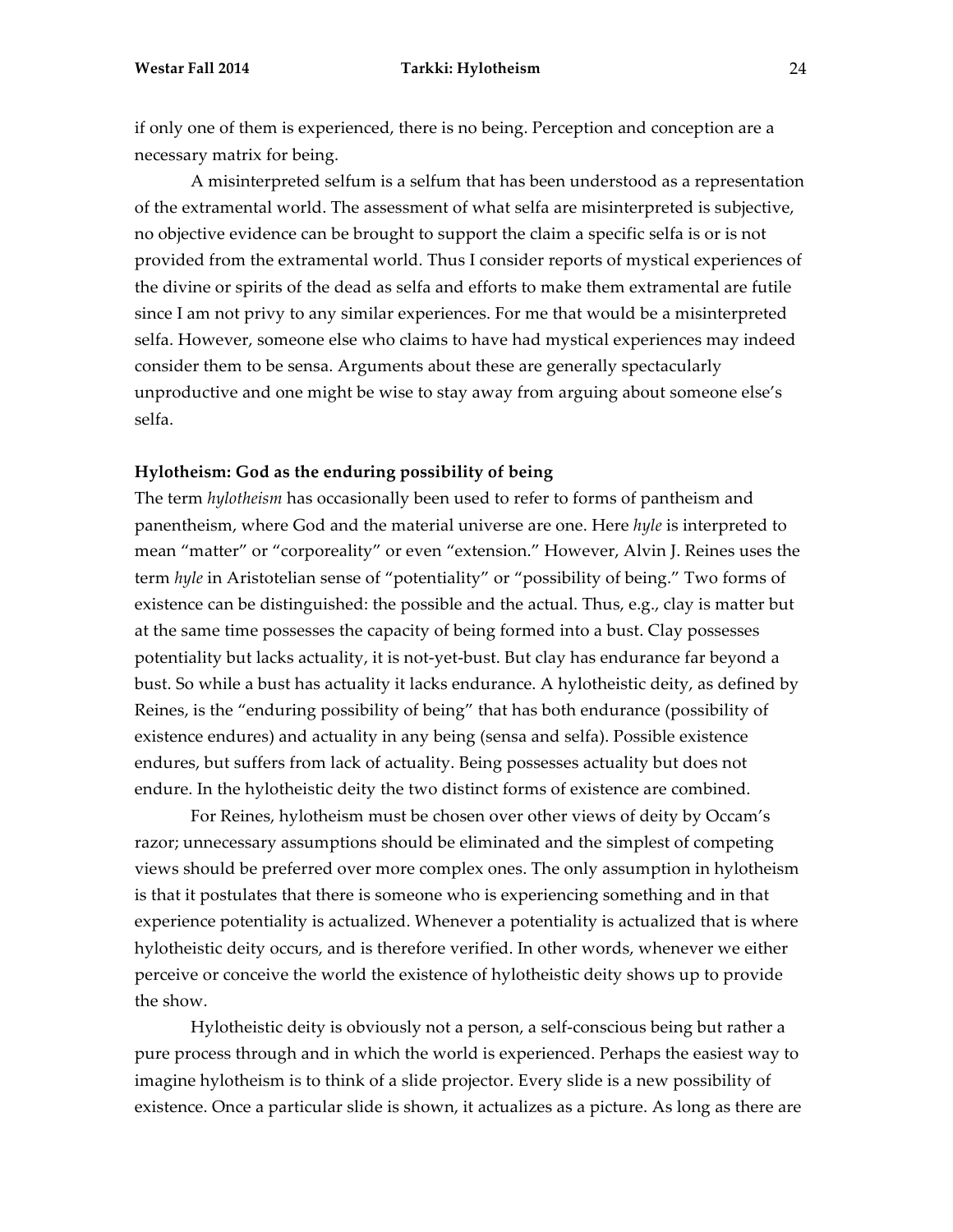slides the show will go on. One could imagine one's life as a very long slide show. The divine occurs in the process of slides moving from potentiality to actuality.

# **Challenges**

Reines proposes that any concept of God should be subject to empirical evidence. He sees that hylotheism is based on empirical evidence, every actual moment confirms being, sensa or selfa. Reines points out repeatedly that hylotheism is his personal view, and it should not necessarily be anyone else's view. His major work in philosophy of religion is centered on the notion of *polydoxy*. According to this view everyone has the right to his or her own religious views and no one has the right to take that right away from anyone else. A person's religious freedom ends where another person's religious freedom begins. Reines hesitated to bring up his own God-view and he did that somewhat reluctantly at the repeated requests of his students.

One of the challenges is how should we understand *hyle* in hylotheism. What exactly is the "enduring possibility?" Do we even have to assume that there is nothing else but sensa and selfa, why should we assume that there is a possibility for them? We do have knowledge of sensa and selfa. That is what our "doing being" (or simply being alive) is all about.

Another challenge is Reines' requirement of having both sensa and selfa present to constitute "being." What if a person has lost all 5 senses and cannot even potentially experience sensa? That person would still be a person, a self-conscious being, albeit that existence is very difficult for us to imagine. Conceivably that person would have some selfa. However, given Reines' description of "being" that person would not be a being. What would this person then be? A half-being?

Thirdly, hylotheism is quite difficult to explain and understand. It requires philosophical knowledge that most people do not have. Also, many of the details are subject to challenges in addition to the aforementioned ones. Many of the challenges relate to epistemological questions. Some of these are stated by David Day Griffin in his article "Modern and Postmodern Liberal Theology: A Response to Alvin Reines."

# **In conclusion**

Hylotheism is, in spite of the challenges, a concept of God that commands our attention. Alongside with some other views, modern versions of panentheism and even open theism, hylotheism is arguably one of the more solidly argued views.

I am deeply indebted to Alvin J. Reines', a one time student of Paul Tillich and Maimonides expert, teachings at Hebrew Union College, his many writings and personal friendship that started in 1978 and continued until his death in 2004. I had the fortune of being his teaching assistant and editor of some of his works. Not only did I